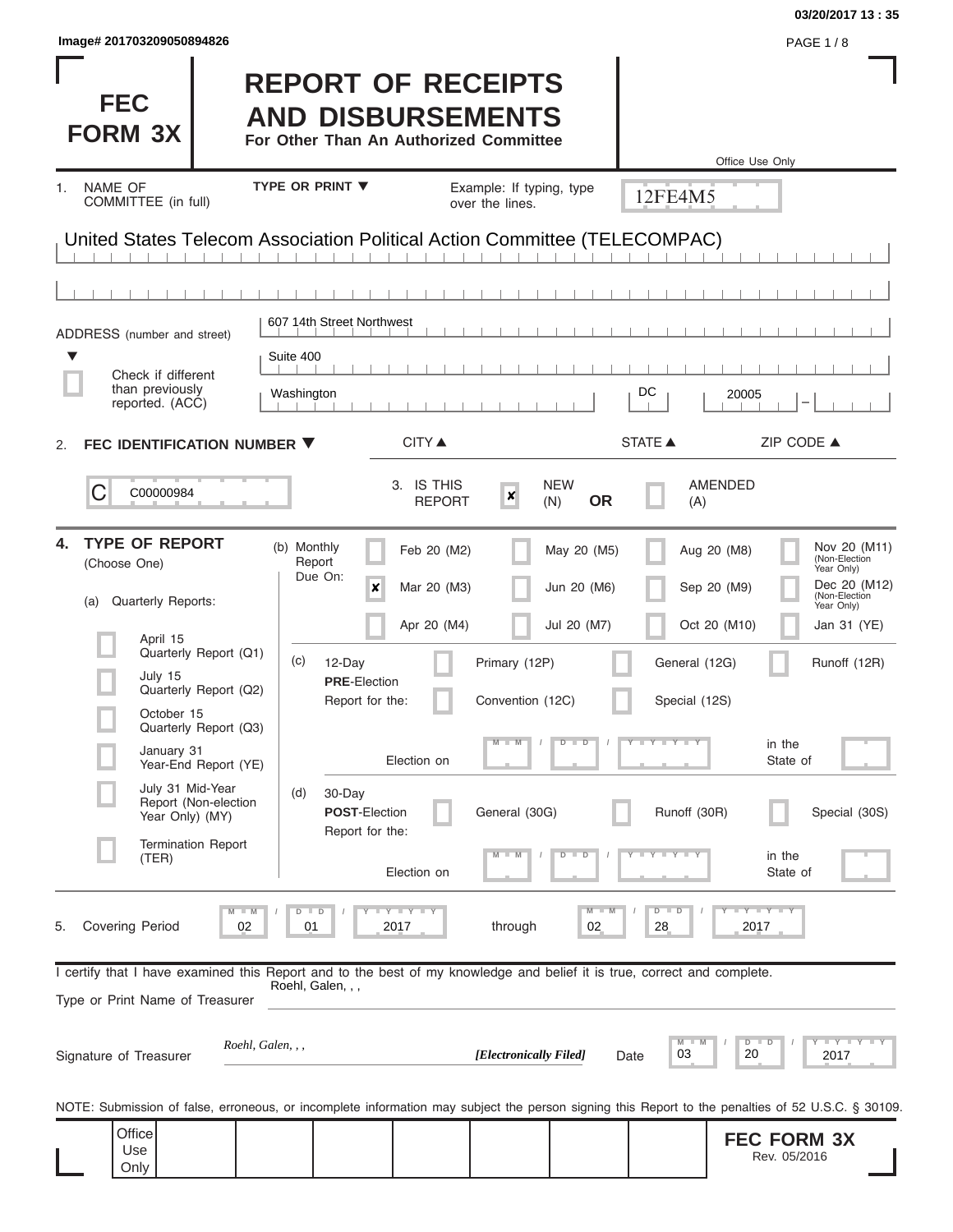✘

#### **SUMMARY PAGE OF RECEIPTS AND DISBURSEMENTS**

### United States Telecom Association Political Action Committee (TELECOMPAC)

|    | Image# 201703209050894827                                                                             |                                                                           |                                                 |
|----|-------------------------------------------------------------------------------------------------------|---------------------------------------------------------------------------|-------------------------------------------------|
|    | FEC Form 3X (Rev. 05/2016)                                                                            | <b>SUMMARY PAGE</b><br>OF RECEIPTS AND DISBURSEMENTS                      | Page 2                                          |
|    | Write or Type Committee Name                                                                          |                                                                           |                                                 |
|    |                                                                                                       | United States Telecom Association Political Action Committee (TELECOMPAC) |                                                 |
|    | Report Covering the Period:<br>From:                                                                  | Y Y "<br>01<br>02<br>2017<br>To:                                          | 28<br>2017<br>02                                |
|    |                                                                                                       | <b>COLUMN A</b><br><b>This Period</b>                                     | <b>COLUMN B</b><br><b>Calendar Year-to-Date</b> |
| 6. | Cash on Hand<br>(a)<br>$-Y - Y - Y$<br>January 1,<br>2017                                             |                                                                           | 114099.01                                       |
|    | Cash on Hand at<br>(b)<br>Beginning of Reporting Period                                               | 122992.11                                                                 |                                                 |
|    | Total Receipts (from Line 19)<br>(c)                                                                  | 428.42                                                                    | 11857.52                                        |
|    | Subtotal (add Lines 6(b) and<br>(d)<br>6(c) for Column A and Lines<br>$6(a)$ and $6(c)$ for Column B) | 123420.53                                                                 | 125956.53                                       |
| 7. | Total Disbursements (from Line 31)                                                                    | 11500.00                                                                  | 14036.00                                        |
| 8. | Cash on Hand at Close of<br><b>Reporting Period</b><br>(subtract Line $7$ from Line $6(d)$ )          | 111920.53                                                                 | 111920.53                                       |
| 9. | Debts and Obligations Owed TO<br>the Committee (Itemize all on<br>Schedule C and/or Schedule D)       | 0.00                                                                      |                                                 |
|    | 10. Debts and Obligations Owed BY<br>the Committee (Itemize all on<br>Schedule C and/or Schedule D)   | т<br>0.00                                                                 |                                                 |

This committee has qualified as a multicandidate committee. (see FEC FORM 1M)

### **For further information contact:**

Federal Election Commission 999 E Street, NW Washington, DC 20463

Toll Free 800-424-9530 Local 202-694-1100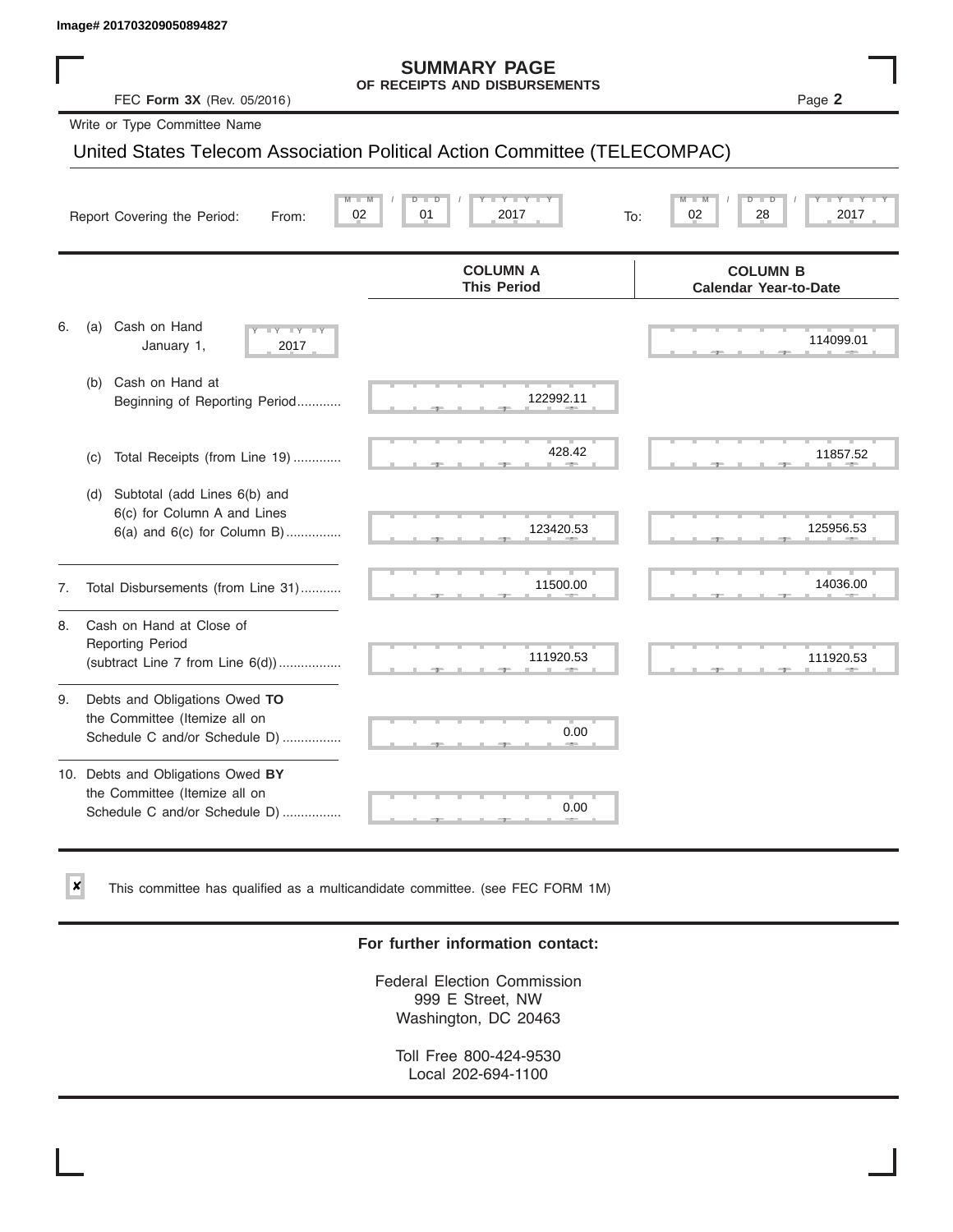## **DETAILED SUMMARY PAGE**

|                                                                            | <b>DETAILED SUMMARY PAGE</b>                    |                                                           |
|----------------------------------------------------------------------------|-------------------------------------------------|-----------------------------------------------------------|
| FEC Form 3X (Rev. 05/2016)                                                 | of Receipts                                     | Page 3                                                    |
| Write or Type Committee Name                                               |                                                 |                                                           |
| United States Telecom Association Political Action Committee (TELECOMPAC)  |                                                 |                                                           |
| $M - M$<br>02<br>Report Covering the Period:<br>From:                      | <b>LY LY LY</b><br>$D$ $D$<br>01<br>2017<br>To: | $T - Y = T - Y$<br>$M - M$<br>$D$ $D$<br>02<br>28<br>2017 |
| I. Receipts                                                                | <b>COLUMN A</b><br><b>Total This Period</b>     | <b>COLUMN B</b><br><b>Calendar Year-to-Date</b>           |
| 11. Contributions (other than loans) From:                                 |                                                 |                                                           |
| Individuals/Persons Other<br>(a)                                           |                                                 |                                                           |
| <b>Than Political Committees</b>                                           | 0.00                                            | 6000.00                                                   |
| Itemized (use Schedule A)<br>(i)                                           |                                                 |                                                           |
|                                                                            | 420.74                                          | 841.48                                                    |
| (iii) TOTAL (add                                                           |                                                 |                                                           |
| Lines $11(a)(i)$ and $(ii)$                                                | 420.74                                          | 6841.48                                                   |
|                                                                            |                                                 |                                                           |
| Political Party Committees<br>(b)                                          | 0.00                                            | 0.00                                                      |
| <b>Other Political Committees</b><br>(C)                                   | 0.00                                            | 5000.00                                                   |
| Total Contributions (add Lines<br>(d)                                      |                                                 |                                                           |
| $11(a)(iii)$ , (b), and (c)) (Carry                                        |                                                 |                                                           |
|                                                                            | 420.74                                          | 11841.48                                                  |
| 12. Transfers From Affiliated/Other                                        |                                                 |                                                           |
|                                                                            | 0.00                                            | 0.00                                                      |
|                                                                            | 0.00                                            | 0.00                                                      |
|                                                                            |                                                 |                                                           |
|                                                                            |                                                 | 0.00                                                      |
| 14. Loan Repayments Received<br>15. Offsets To Operating Expenditures      | 0.00                                            |                                                           |
| (Refunds, Rebates, etc.)                                                   |                                                 |                                                           |
| (Carry Totals to Line 37, page 5)                                          | 0.00                                            | 0.00                                                      |
| 16. Refunds of Contributions Made                                          |                                                 |                                                           |
| to Federal Candidates and Other                                            |                                                 |                                                           |
| Political Committees                                                       | 0.00                                            | 0.00                                                      |
| 17. Other Federal Receipts                                                 |                                                 |                                                           |
|                                                                            | 7.68                                            | 16.04                                                     |
| 18. Transfers from Non-Federal and Levin Funds<br>(a) Non-Federal Account  |                                                 |                                                           |
|                                                                            | 0.00                                            | 0.00                                                      |
|                                                                            |                                                 |                                                           |
| (b) Levin Funds (from Schedule H5)                                         | 0.00                                            | 0.00                                                      |
|                                                                            |                                                 |                                                           |
| (c) Total Transfers (add $18(a)$ and $18(b)$ )                             | 0.00                                            | 0.00                                                      |
|                                                                            |                                                 |                                                           |
| 19. Total Receipts (add Lines 11(d),<br>12, 13, 14, 15, 16, 17, and 18(c)) | 428.42                                          | 11857.52                                                  |
|                                                                            |                                                 |                                                           |
| 20. Total Federal Receipts                                                 |                                                 |                                                           |
| (subtract Line 18(c) from Line 19)▶                                        | 428.42                                          | 11857.52                                                  |

(subtract Line 18(c) from Line 19) .........

 ▲ ▲ ▲ , , . ▲ ▲ ▲ , , . 428.42 11857.52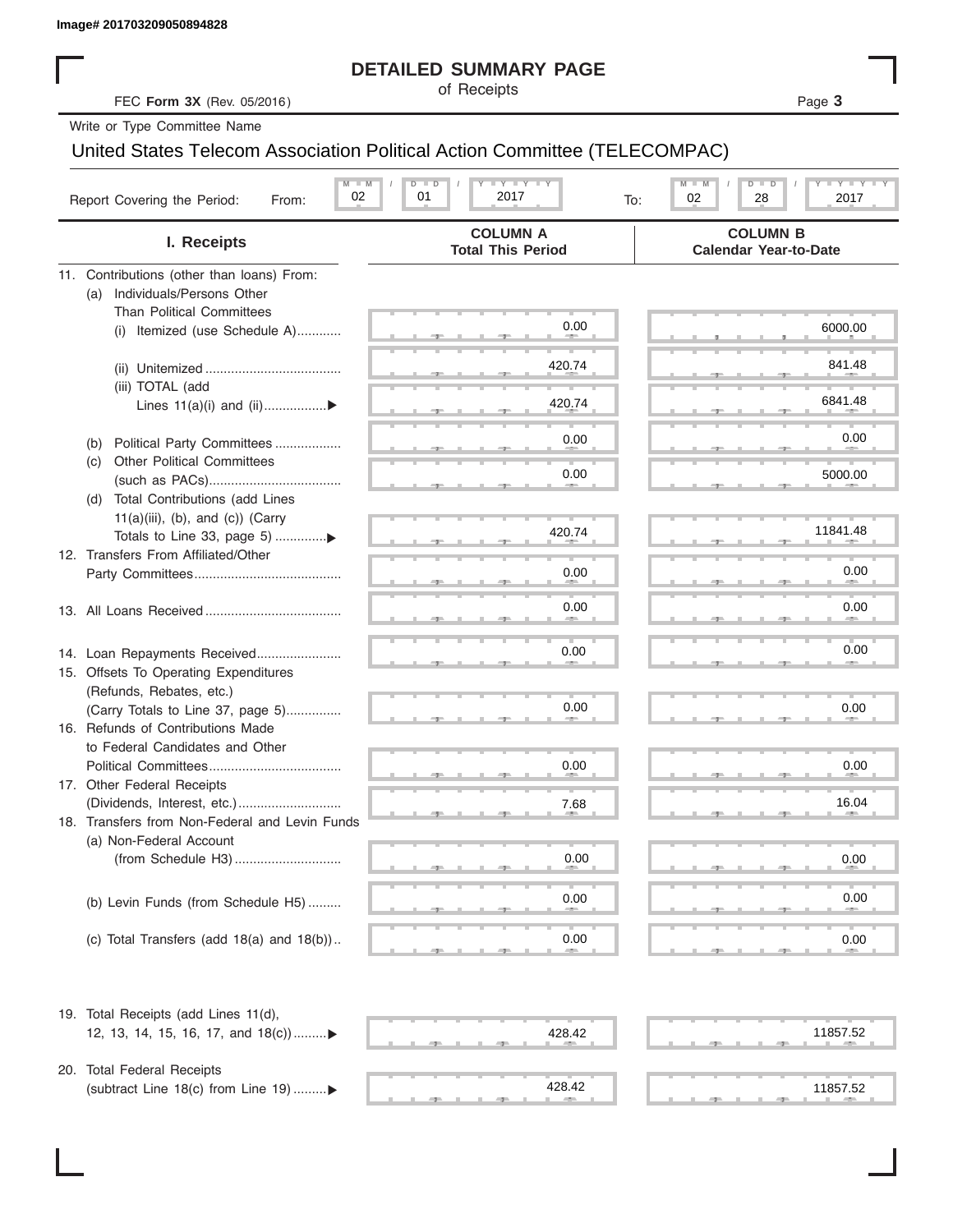I

# **DETAILED SUMMARY PAGE**

of Disbursements

|                          | FEC Form 3X (Rev. 05/2016)                                                                                             |                                             | Page 4                                          |  |  |  |  |  |
|--------------------------|------------------------------------------------------------------------------------------------------------------------|---------------------------------------------|-------------------------------------------------|--|--|--|--|--|
| <b>II. Disbursements</b> |                                                                                                                        | <b>COLUMN A</b><br><b>Total This Period</b> | <b>COLUMN B</b><br><b>Calendar Year-to-Date</b> |  |  |  |  |  |
|                          | 21. Operating Expenditures:<br>(a) Allocated Federal/Non-Federal<br>Activity (from Schedule H4)                        |                                             |                                                 |  |  |  |  |  |
|                          | Federal Share<br>(i)                                                                                                   | 0.00                                        | 0.00                                            |  |  |  |  |  |
|                          | Non-Federal Share<br>(ii)                                                                                              | 0.00                                        | 0.00                                            |  |  |  |  |  |
|                          | (b) Other Federal Operating                                                                                            | 0.00                                        | 36.00                                           |  |  |  |  |  |
|                          | (c) Total Operating Expenditures                                                                                       |                                             |                                                 |  |  |  |  |  |
|                          | (add 21(a)(i), (a)(ii), and (b))  ▶<br>22. Transfers to Affiliated/Other Party                                         | 0.00                                        | 36.00                                           |  |  |  |  |  |
|                          | 23. Contributions to                                                                                                   | 0.00                                        | 0.00<br><b>Allen</b>                            |  |  |  |  |  |
|                          | Federal Candidates/Committees<br>and Other Political Committees                                                        | 11500.00                                    | 14000.00                                        |  |  |  |  |  |
|                          | 24. Independent Expenditures                                                                                           | 0.00                                        | 0.00                                            |  |  |  |  |  |
|                          | 25. Coordinated Party Expenditures<br>$(52 \text{ U.S.C. }$ § 30116(d))                                                | 0.00                                        |                                                 |  |  |  |  |  |
|                          |                                                                                                                        | <b>SERVICE</b>                              | 0.00                                            |  |  |  |  |  |
|                          | 26. Loan Repayments Made                                                                                               | 0.00                                        | 0.00                                            |  |  |  |  |  |
|                          | 28. Refunds of Contributions To:                                                                                       | 0.00                                        | 0.00                                            |  |  |  |  |  |
|                          | (a) Individuals/Persons Other<br>Than Political Committees                                                             | 0.00                                        | 0.00                                            |  |  |  |  |  |
|                          | Political Party Committees<br>(b)                                                                                      | 0.00                                        | 0.00                                            |  |  |  |  |  |
|                          | <b>Other Political Committees</b><br>(c)                                                                               | 0.00                                        | 0.00                                            |  |  |  |  |  |
|                          | <b>Total Contribution Refunds</b><br>(d)<br>(add Lines 28(a), (b), and (c))                                            | 0.00                                        | 0.00                                            |  |  |  |  |  |
|                          | 29. Other Disbursements (Including                                                                                     |                                             |                                                 |  |  |  |  |  |
|                          |                                                                                                                        | 0.00                                        | 0.00                                            |  |  |  |  |  |
|                          | 30. Federal Election Activity (52 U.S.C. § 30101(20))<br>(a) Allocated Federal Election Activity<br>(from Schedule H6) |                                             |                                                 |  |  |  |  |  |
|                          | (i) Federal Share                                                                                                      | 0.00                                        | 0.00                                            |  |  |  |  |  |
|                          | Federal Election Activity Paid<br>(b)                                                                                  | 0.00                                        | 0.00                                            |  |  |  |  |  |
|                          | Entirely With Federal Funds                                                                                            | 0.00                                        | 0.00                                            |  |  |  |  |  |
|                          | Total Federal Election Activity (add<br>(C)<br>Lines $30(a)(i)$ , $30(a)(ii)$ and $30(b))$                             | 0.00                                        | 0.00                                            |  |  |  |  |  |
|                          | 31. Total Disbursements (add Lines 21(c), 22,                                                                          |                                             |                                                 |  |  |  |  |  |
|                          | 23, 24, 25, 26, 27, 28(d), 29 and 30(c))                                                                               | 11500.00                                    | 14036.00                                        |  |  |  |  |  |
|                          | 32. Total Federal Disbursements<br>(subtract Line 21(a)(ii) and Line 30(a)(ii)                                         |                                             |                                                 |  |  |  |  |  |
|                          |                                                                                                                        | 11500.00                                    | 14036.00                                        |  |  |  |  |  |
|                          |                                                                                                                        |                                             |                                                 |  |  |  |  |  |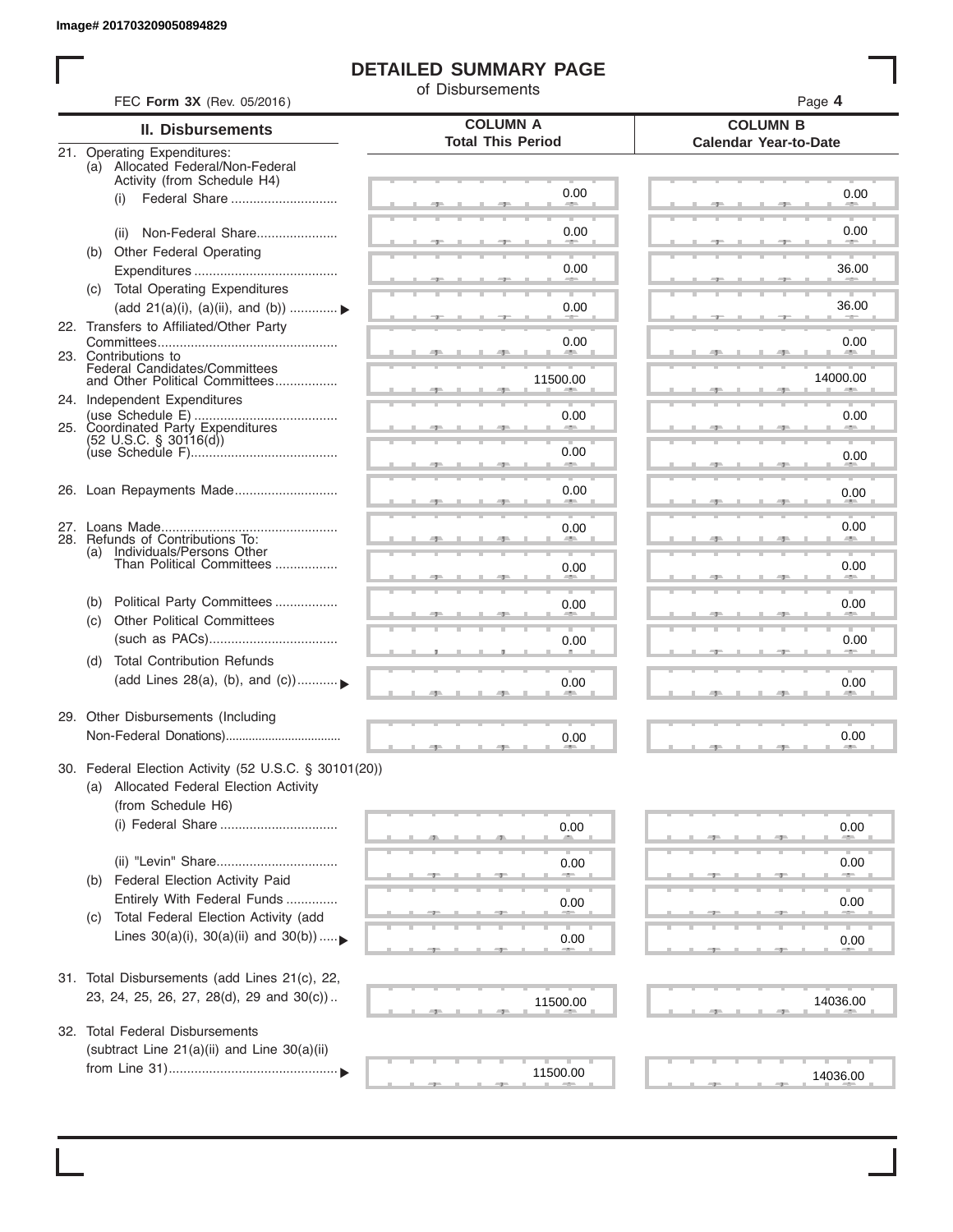ı

## **DETAILED SUMMARY PAGE**

of Disbursements

| FEC Form 3X (Rev. 05/2016)                                                     | <u>UL DISDUISEINEINS</u>                    | Page 5   |  |
|--------------------------------------------------------------------------------|---------------------------------------------|----------|--|
| III. Net Contributions/<br><b>Operating Expenditures</b>                       | <b>COLUMN A</b><br><b>Total This Period</b> |          |  |
| 33. Total Contributions (other than loans)                                     | 420.74                                      | 11841.48 |  |
| <b>Total Contribution Refunds</b><br>34.                                       | 0.00                                        | 0.00     |  |
| 35. Net Contributions (other than loans)<br>(subtract Line 34 from Line 33)    | 420.74                                      | 11841.48 |  |
| 36. Total Federal Operating Expenditures<br>(add Line 21(a)(i) and Line 21(b)) | 0.00                                        | 36.00    |  |
| 37. Offsets to Operating Expenditures                                          | 0.00                                        | 0.00     |  |
| 38. Net Operating Expenditures                                                 | 0.00                                        | 36.00    |  |
|                                                                                |                                             |          |  |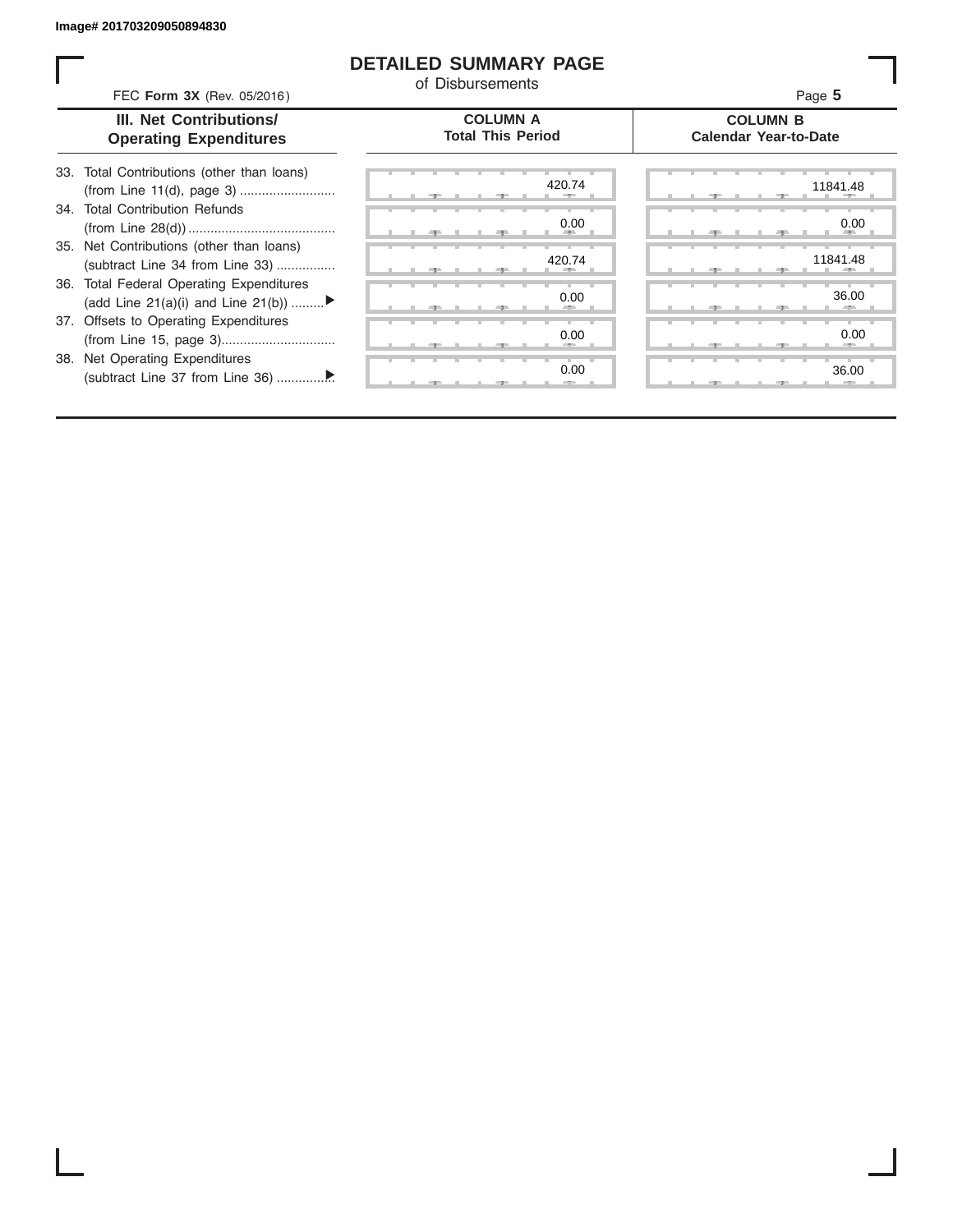| <b>SCHEDULE B (FEC Form 3X)</b><br><b>ITEMIZED DISBURSEMENTS</b>                                                                                                                                                                                                                        | Use separate schedule(s)<br>for each category of the<br>Detailed Summary Page                                                   | (check only one)<br>21 <sub>b</sub> | 6<br>OF<br>8<br>PAGE<br>FOR LINE NUMBER:<br>22<br>23<br>26<br>27<br>×                                                                               |  |  |  |  |  |  |  |
|-----------------------------------------------------------------------------------------------------------------------------------------------------------------------------------------------------------------------------------------------------------------------------------------|---------------------------------------------------------------------------------------------------------------------------------|-------------------------------------|-----------------------------------------------------------------------------------------------------------------------------------------------------|--|--|--|--|--|--|--|
| Any information copied from such Reports and Statements may not be sold or used by any person for the purpose of soliciting contributions<br>or for commercial purposes, other than using the name and address of any political committee to solicit contributions from such committee. |                                                                                                                                 | 28a                                 | 28 <sub>b</sub><br>28 <sub>c</sub><br>29<br>30 <sub>b</sub>                                                                                         |  |  |  |  |  |  |  |
| NAME OF COMMITTEE (In Full)<br>United States Telecom Association Political Action Committee (TELECOMPAC)                                                                                                                                                                                |                                                                                                                                 |                                     |                                                                                                                                                     |  |  |  |  |  |  |  |
| Full Name (Last, First, Middle Initial)<br>A. A Whole Lot Of People For Grijalva Congressional Committee<br>Mailing Address PO Box 1242                                                                                                                                                 | Date of Disbursement<br><b>LY LY L</b><br>$M - M$<br>$D$ $D$<br>02<br>03<br>2017                                                |                                     |                                                                                                                                                     |  |  |  |  |  |  |  |
| City<br>Tucson<br><b>Purpose of Disbursement</b><br>2018 Primary<br>Candidate Name<br>Grijalva, Raul, Manuel,,<br>Office Sought:<br>House<br>$\boldsymbol{x}$<br>Senate<br>×<br>President                                                                                               | Zip Code<br>State<br>AZ<br>85702<br>Disbursement For: 2018<br>General<br>Primary<br>Other (specify) $\blacktriangledown$        | 011<br>Category/<br>Type            | <b>FEC Identification Number</b><br>C<br>C00374058<br><b>Transaction ID: C22C5318271</b><br>Amount of Each Disbursement this Period<br>1000.00      |  |  |  |  |  |  |  |
| State:<br>AZ<br>District:<br>03<br>Full Name (Last, First, Middle Initial)<br>B. Castro For Congress<br>Mailing Address PO Box 544                                                                                                                                                      |                                                                                                                                 |                                     | Memo Item<br>Date of Disbursement<br>$\mathbf{I} = \mathbf{Y} - \mathbf{I} - \mathbf{Y} - \mathbf{I}$<br>$M - M$<br>$\Box$<br>D<br>02<br>03<br>2017 |  |  |  |  |  |  |  |
| City<br>San Antonio<br><b>Purpose of Disbursement</b><br>2018 Primary<br>Candidate Name<br>Castro, Joaquin, , ,<br>Office Sought:<br>House<br>X                                                                                                                                         | Zip Code<br><b>State</b><br><b>TX</b><br>78292<br>Disbursement For: 2018                                                        | 011<br>Category/<br><b>Type</b>     | <b>FEC Identification Number</b><br>C<br>C00497933<br>Transaction ID: 85B57E93773<br>Amount of Each Disbursement this Period<br>1000.00             |  |  |  |  |  |  |  |
| Senate<br>President<br>State:<br>ТX<br>District:<br>20                                                                                                                                                                                                                                  | $x$ Primary<br>General<br>Other (specify)                                                                                       |                                     | Memo Item                                                                                                                                           |  |  |  |  |  |  |  |
| Full Name (Last, First, Middle Initial)<br>C.<br>Deb Fischer For US Senate Inc<br>Mailing Address 5555 South St                                                                                                                                                                         |                                                                                                                                 |                                     | Date of Disbursement<br>Y FY FY FY<br>$M$ $M$<br>D<br>$\Box$<br>02<br>2017<br>13                                                                    |  |  |  |  |  |  |  |
| City<br>Lincoln<br>Purpose of Disbursement<br>2018 Primary<br>Candidate Name<br>Fischer, Debra, , ,<br>Office Sought:<br>House<br>Senate<br>×<br>$\pmb{\times}$<br>President                                                                                                            | Zip Code<br>State<br><b>NE</b><br>68506<br>Disbursement For: 2018<br>Primary<br>General<br>Other (specify) $\blacktriangledown$ | 011<br>Category/<br>Type            | <b>FEC Identification Number</b><br>C<br>C00498907<br>Transaction ID: 596365CC7B<br>Amount of Each Disbursement this Period<br>2000.00              |  |  |  |  |  |  |  |
| State:<br><b>NE</b><br>District:                                                                                                                                                                                                                                                        |                                                                                                                                 |                                     | Memo Item<br>4000.00                                                                                                                                |  |  |  |  |  |  |  |

L  $\sim$  $\sim$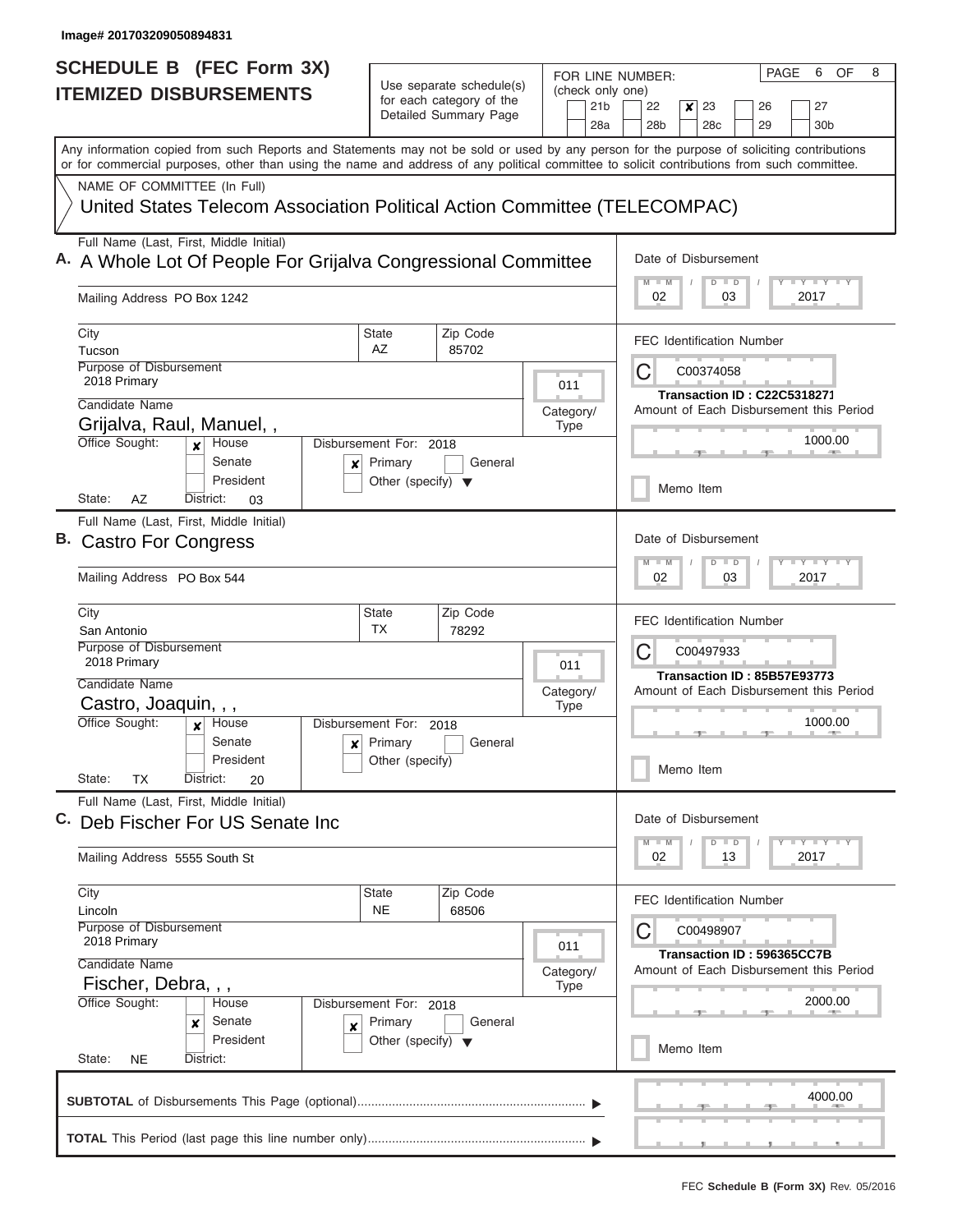| <b>SCHEDULE B</b> (FEC Form 3X)                                                                                                                                                                                                                                                         |                                                 |                                                      |                          | FOR LINE NUMBER: |                        |                                                                    |                                                                                                                                    |                      |                      |                             | PAGE                                                                   |           | 7 OF                                    | 8 |  |  |
|-----------------------------------------------------------------------------------------------------------------------------------------------------------------------------------------------------------------------------------------------------------------------------------------|-------------------------------------------------|------------------------------------------------------|--------------------------|------------------|------------------------|--------------------------------------------------------------------|------------------------------------------------------------------------------------------------------------------------------------|----------------------|----------------------|-----------------------------|------------------------------------------------------------------------|-----------|-----------------------------------------|---|--|--|
| <b>ITEMIZED DISBURSEMENTS</b>                                                                                                                                                                                                                                                           |                                                 | Use separate schedule(s)<br>for each category of the |                          |                  | (check only one)<br>26 |                                                                    |                                                                                                                                    |                      |                      |                             |                                                                        |           |                                         |   |  |  |
|                                                                                                                                                                                                                                                                                         |                                                 | Detailed Summary Page                                | 21 <sub>b</sub>          |                  |                        | 22<br>$\boldsymbol{x}$<br>23<br>28 <sub>b</sub><br>28 <sub>c</sub> |                                                                                                                                    |                      |                      |                             |                                                                        |           | 27                                      |   |  |  |
|                                                                                                                                                                                                                                                                                         |                                                 |                                                      |                          | 28a              |                        |                                                                    |                                                                                                                                    |                      |                      | 29                          |                                                                        |           | 30 <sub>b</sub>                         |   |  |  |
| Any information copied from such Reports and Statements may not be sold or used by any person for the purpose of soliciting contributions<br>or for commercial purposes, other than using the name and address of any political committee to solicit contributions from such committee. |                                                 |                                                      |                          |                  |                        |                                                                    |                                                                                                                                    |                      |                      |                             |                                                                        |           |                                         |   |  |  |
| NAME OF COMMITTEE (In Full)                                                                                                                                                                                                                                                             |                                                 |                                                      |                          |                  |                        |                                                                    |                                                                                                                                    |                      |                      |                             |                                                                        |           |                                         |   |  |  |
| United States Telecom Association Political Action Committee (TELECOMPAC)                                                                                                                                                                                                               |                                                 |                                                      |                          |                  |                        |                                                                    |                                                                                                                                    |                      |                      |                             |                                                                        |           |                                         |   |  |  |
| Full Name (Last, First, Middle Initial)                                                                                                                                                                                                                                                 |                                                 |                                                      |                          |                  |                        | Date of Disbursement                                               |                                                                                                                                    |                      |                      |                             |                                                                        |           |                                         |   |  |  |
| A. Feinstein For Senate 2018                                                                                                                                                                                                                                                            |                                                 |                                                      |                          |                  |                        |                                                                    | $\mathbf{I} \mathbf{I} \mathbf{Y} \mathbf{I} \mathbf{I} \mathbf{Y} \mathbf{I} \mathbf{I}$<br>M<br>$\overline{D}$<br>$\blacksquare$ |                      |                      |                             |                                                                        |           |                                         |   |  |  |
| Mailing Address 918 Pennsylvania Ave SE                                                                                                                                                                                                                                                 |                                                 |                                                      |                          |                  |                        | 02                                                                 |                                                                                                                                    | 13                   |                      |                             |                                                                        | 2017      |                                         |   |  |  |
| City                                                                                                                                                                                                                                                                                    | State<br>DC                                     | Zip Code                                             |                          |                  |                        | <b>FEC Identification Number</b>                                   |                                                                                                                                    |                      |                      |                             |                                                                        |           |                                         |   |  |  |
| Washington<br><b>Purpose of Disbursement</b>                                                                                                                                                                                                                                            |                                                 | 20003                                                |                          |                  |                        |                                                                    |                                                                                                                                    |                      |                      |                             |                                                                        |           |                                         |   |  |  |
| 2018 Primary                                                                                                                                                                                                                                                                            |                                                 |                                                      | 011                      |                  | C<br>C00539890         |                                                                    |                                                                                                                                    |                      |                      |                             |                                                                        |           |                                         |   |  |  |
| Candidate Name                                                                                                                                                                                                                                                                          |                                                 |                                                      | Category/                |                  |                        |                                                                    |                                                                                                                                    |                      |                      |                             | Transaction ID: 8C48B145264<br>Amount of Each Disbursement this Period |           |                                         |   |  |  |
| Feinstein, Dianne, , ,                                                                                                                                                                                                                                                                  |                                                 |                                                      | <b>Type</b>              |                  |                        |                                                                    |                                                                                                                                    |                      |                      |                             |                                                                        |           |                                         |   |  |  |
| Office Sought:<br>House                                                                                                                                                                                                                                                                 | Disbursement For: 2018                          |                                                      |                          |                  |                        |                                                                    |                                                                                                                                    |                      |                      |                             |                                                                        |           | 1000.00                                 |   |  |  |
| Senate<br>x<br>×<br>President                                                                                                                                                                                                                                                           | Primary<br>Other (specify) $\blacktriangledown$ | General                                              |                          |                  |                        |                                                                    |                                                                                                                                    |                      |                      |                             |                                                                        |           |                                         |   |  |  |
| State:<br>СA<br>District:                                                                                                                                                                                                                                                               |                                                 |                                                      |                          |                  |                        | Memo Item                                                          |                                                                                                                                    |                      |                      |                             |                                                                        |           |                                         |   |  |  |
| Full Name (Last, First, Middle Initial)                                                                                                                                                                                                                                                 |                                                 |                                                      |                          |                  |                        |                                                                    |                                                                                                                                    |                      |                      |                             |                                                                        |           |                                         |   |  |  |
| B. Friends Of Todd Young, Inc.                                                                                                                                                                                                                                                          |                                                 |                                                      |                          |                  | Date of Disbursement   |                                                                    |                                                                                                                                    |                      |                      |                             |                                                                        |           |                                         |   |  |  |
| Mailing Address PO Box 1053                                                                                                                                                                                                                                                             |                                                 |                                                      |                          |                  | M                      | $-M$<br>02                                                         |                                                                                                                                    | $\overline{D}$       | $\blacksquare$<br>13 |                             |                                                                        | Y<br>2017 | <b>LLY</b>                              |   |  |  |
| City                                                                                                                                                                                                                                                                                    | <b>State</b>                                    | Zip Code                                             |                          |                  |                        | <b>FEC Identification Number</b>                                   |                                                                                                                                    |                      |                      |                             |                                                                        |           |                                         |   |  |  |
| Bloomington<br>Purpose of Disbursement                                                                                                                                                                                                                                                  | IN                                              | 47402                                                |                          | C                |                        |                                                                    |                                                                                                                                    |                      |                      |                             |                                                                        |           |                                         |   |  |  |
| 2016 General Debt Retirement                                                                                                                                                                                                                                                            |                                                 | 011                                                  |                          |                  |                        |                                                                    |                                                                                                                                    | C00459255            |                      |                             |                                                                        |           |                                         |   |  |  |
| Candidate Name                                                                                                                                                                                                                                                                          |                                                 |                                                      | Category/                |                  |                        |                                                                    |                                                                                                                                    |                      |                      | Transaction ID: 1E6A7D73228 |                                                                        |           | Amount of Each Disbursement this Period |   |  |  |
| Young, Todd, Christopher,,                                                                                                                                                                                                                                                              |                                                 |                                                      | <b>Type</b>              |                  |                        |                                                                    |                                                                                                                                    |                      |                      |                             |                                                                        |           |                                         |   |  |  |
| Office Sought:<br>House                                                                                                                                                                                                                                                                 | Disbursement For: 2016                          |                                                      |                          |                  |                        |                                                                    |                                                                                                                                    |                      |                      |                             |                                                                        | 1000.00   |                                         |   |  |  |
| Senate<br>x                                                                                                                                                                                                                                                                             | Primary                                         | General<br>$\boldsymbol{x}$                          |                          |                  |                        |                                                                    |                                                                                                                                    |                      |                      |                             |                                                                        |           |                                         |   |  |  |
| President<br>State:<br>IN<br>District:                                                                                                                                                                                                                                                  | Other (specify)                                 |                                                      |                          |                  |                        | Memo Item                                                          |                                                                                                                                    |                      |                      |                             |                                                                        |           |                                         |   |  |  |
| Full Name (Last, First, Middle Initial)                                                                                                                                                                                                                                                 |                                                 |                                                      |                          |                  |                        |                                                                    |                                                                                                                                    |                      |                      |                             |                                                                        |           |                                         |   |  |  |
| C. Jeff Flake For US Senate Inc                                                                                                                                                                                                                                                         |                                                 |                                                      |                          |                  |                        | Date of Disbursement                                               |                                                                                                                                    |                      |                      |                             |                                                                        |           |                                         |   |  |  |
| Mailing Address PO Box 12512                                                                                                                                                                                                                                                            |                                                 |                                                      |                          |                  |                        | $M - M$<br>02                                                      |                                                                                                                                    | $\overline{D}$<br>03 | $\blacksquare$       |                             |                                                                        | 2017      | <b>LY LY LY</b>                         |   |  |  |
| City                                                                                                                                                                                                                                                                                    | State                                           | Zip Code                                             |                          |                  |                        | <b>FEC Identification Number</b>                                   |                                                                                                                                    |                      |                      |                             |                                                                        |           |                                         |   |  |  |
| Tempe                                                                                                                                                                                                                                                                                   | AZ                                              | 85284-0042                                           |                          |                  |                        |                                                                    |                                                                                                                                    |                      |                      |                             |                                                                        |           |                                         |   |  |  |
| <b>Purpose of Disbursement</b><br>2018 Primary                                                                                                                                                                                                                                          |                                                 |                                                      |                          |                  | C                      |                                                                    |                                                                                                                                    | C00347260            |                      |                             |                                                                        |           |                                         |   |  |  |
| Candidate Name                                                                                                                                                                                                                                                                          |                                                 |                                                      | 011                      |                  |                        |                                                                    |                                                                                                                                    |                      |                      | Transaction ID: C1DFAA67C!  |                                                                        |           |                                         |   |  |  |
| Flake, Jeffrey, Lane,,                                                                                                                                                                                                                                                                  |                                                 |                                                      | Category/<br><b>Type</b> |                  |                        |                                                                    |                                                                                                                                    |                      |                      |                             |                                                                        |           | Amount of Each Disbursement this Period |   |  |  |
| Office Sought:<br>House                                                                                                                                                                                                                                                                 | Disbursement For: 2018                          |                                                      |                          |                  |                        |                                                                    |                                                                                                                                    |                      |                      |                             |                                                                        |           | 1000.00                                 |   |  |  |
| Senate<br>x<br>×                                                                                                                                                                                                                                                                        | Primary                                         | General                                              |                          |                  |                        |                                                                    |                                                                                                                                    |                      |                      |                             |                                                                        |           |                                         |   |  |  |
| President                                                                                                                                                                                                                                                                               | Other (specify) $\blacktriangledown$            |                                                      |                          |                  |                        | Memo Item                                                          |                                                                                                                                    |                      |                      |                             |                                                                        |           |                                         |   |  |  |
| State:<br>AZ<br>District:                                                                                                                                                                                                                                                               |                                                 |                                                      |                          |                  |                        |                                                                    |                                                                                                                                    |                      |                      |                             |                                                                        |           |                                         |   |  |  |
|                                                                                                                                                                                                                                                                                         |                                                 |                                                      |                          |                  |                        |                                                                    |                                                                                                                                    |                      |                      |                             |                                                                        |           | 3000.00                                 |   |  |  |
|                                                                                                                                                                                                                                                                                         |                                                 |                                                      |                          |                  |                        |                                                                    |                                                                                                                                    |                      |                      |                             |                                                                        |           |                                         |   |  |  |
|                                                                                                                                                                                                                                                                                         |                                                 |                                                      |                          |                  |                        |                                                                    |                                                                                                                                    |                      |                      |                             |                                                                        |           |                                         |   |  |  |